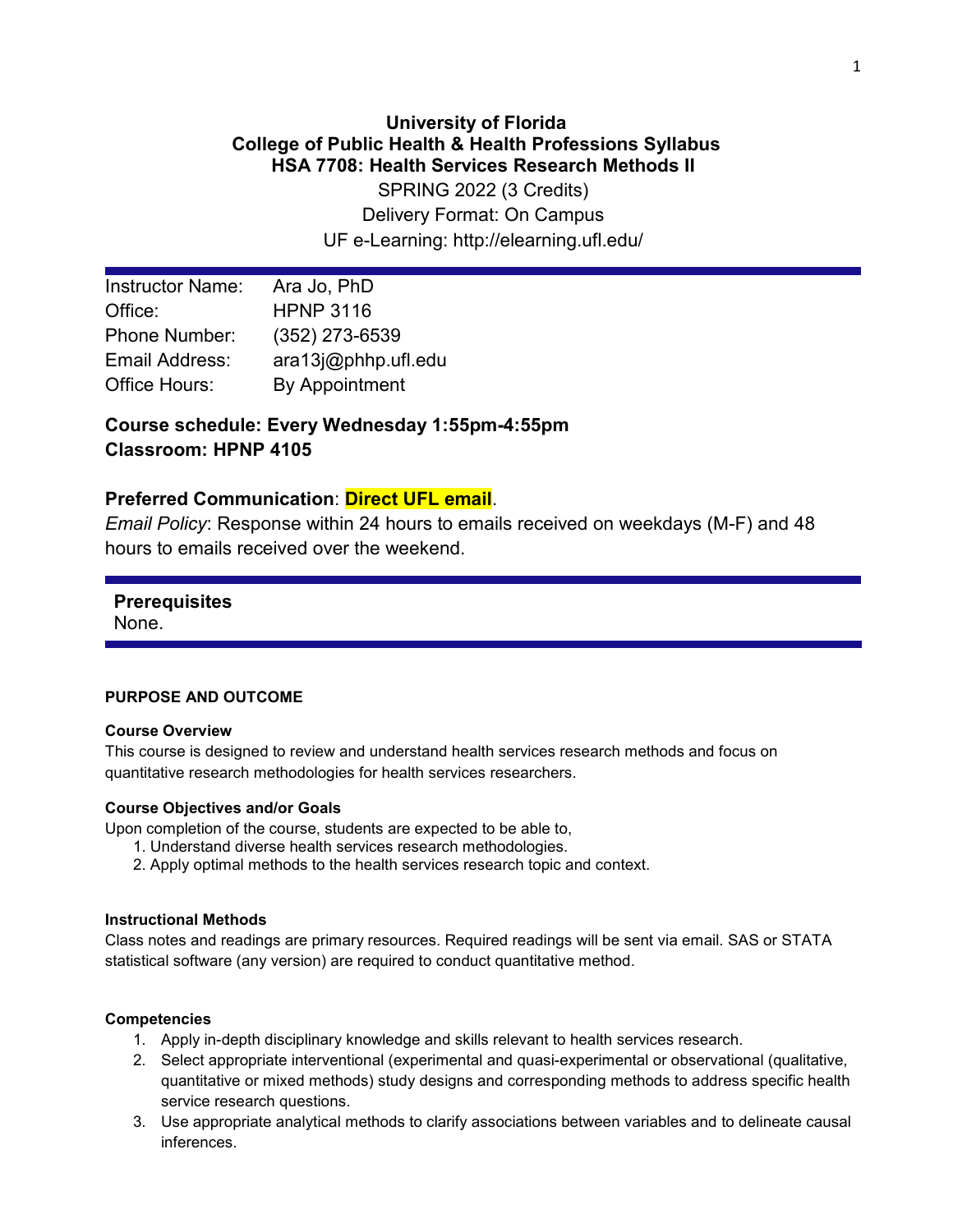4. Effectively communicate the findings and implications of health services research through multiple modalities to technical and lay audiences.

# **DESCRIPTION OF COURSE CONTENT**

#### **Course Schedule**

| Week           | <b>Date</b> | Topic(s)                                                                                                                                                                                                                         |                                                                                |
|----------------|-------------|----------------------------------------------------------------------------------------------------------------------------------------------------------------------------------------------------------------------------------|--------------------------------------------------------------------------------|
| 1              | 1/12        | Introduction and overview of health services research                                                                                                                                                                            |                                                                                |
| 2              | 1/19        | <b>Health Services Research Methods: Regression analysis</b>                                                                                                                                                                     | Wooldridge<br>Ch. 1                                                            |
| 3              | 1/26        | <b>Properties of OLS Estimators</b><br>Due: Research Question, 1/27(Thu), 5pm                                                                                                                                                    | Wooldridge<br>Ch. 2                                                            |
| 4              | 2/2         | Violation of OLS Assumptions I: Non-normal Errors/Functional Form                                                                                                                                                                | Wooldridge<br>Ch. 3, 6, 9                                                      |
| 5              | 2/9         | Violation of OLS Assumptions II: Heteroskedasticity and<br><b>Autocorrelation</b>                                                                                                                                                | Wooldridge<br>Ch. 8, 12                                                        |
| 6              | 2/16        | Violation of OLS Assumptions III: Missing data, Measurement error<br>and Stochastic regression<br>Due: Model Diagram, 2/17 (Thu), 5pm                                                                                            | Wooldridge<br>Ch. 9                                                            |
| $\overline{7}$ | 2/23        | Discrete Dependent Variables I: Binary (Logit, Probit, Grouped Logit)/<br>Polychotomous (Ordered Logit, Ordered Probit, Multinomial logit,<br>conditional logit, nested logit, multinomial probit) Dependent<br><b>Variables</b> |                                                                                |
| 8              | 3/2         | Discrete Dependent Variables II: Count Data Models (Poisson<br>regression, Negative Binomial Regression)<br>Due: Method Consulting, 3/3 (Thu), 5pm                                                                               | Maddala<br>Ch.2.1,<br>2.2, 2.5,<br>$2.8 - 9$<br>Wooldridge<br>Ch. 7, Ch.<br>17 |
| 9              | 3/9         | <b>Models with Censored Data I: Tobit and Two-Part Models</b>                                                                                                                                                                    | Maddala<br>Ch. 3.1-6                                                           |
| 10             | 3/16        | <b>Models with Censored Data II: Propensity Scores</b>                                                                                                                                                                           | Maddala<br>Ch. 6.1-7                                                           |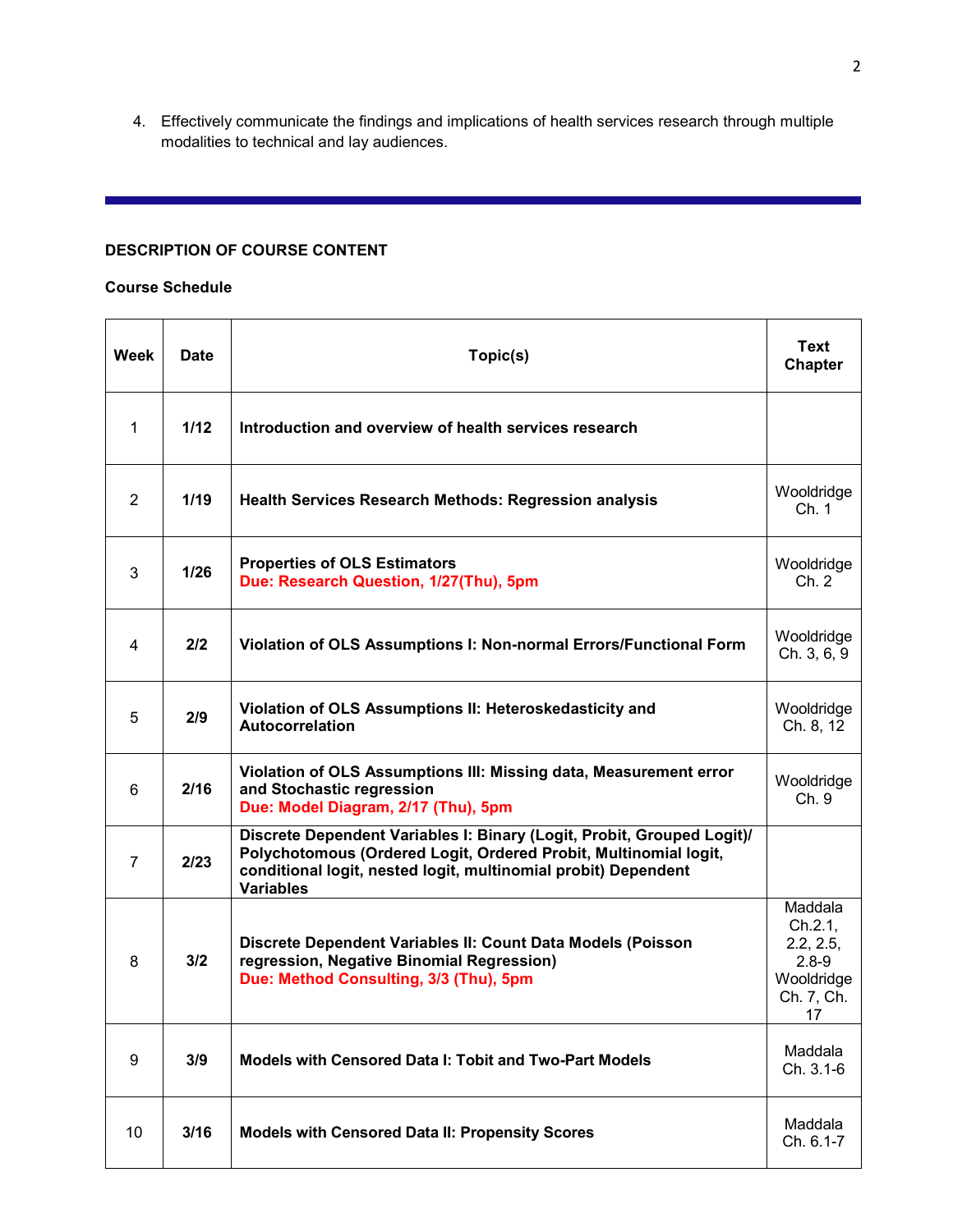| Week | <b>Date</b> | Topic(s)                                                                                             | <b>Text</b><br>Chapter                   |
|------|-------------|------------------------------------------------------------------------------------------------------|------------------------------------------|
| 11   | 3/23        | <b>Models with Censored Data III: Difference-in-Difference Models</b>                                |                                          |
| 12   | 3/30        | <b>Other Modeling Tools I: Simultaneous Equations</b>                                                | Maddala<br>Ch. 7<br>Wooldridge<br>Ch. 16 |
| 13   | 4/6         | <b>Other Modeling Tools II: Hierarchical Linear Models</b><br>Due: Replication study, 4/7 (Thu), 5pm |                                          |
| 14   | 4/13        | <b>Clinical Trials</b><br>Due: Research Proposal, 4/14 (Thu), 5pm                                    |                                          |
| 15   | 4/20        | Presentation of research proposal                                                                    |                                          |

### **Course Materials**

- [**Required**] Wooldridge, J. Econometric Analysis of Cross Section and Panel Data, 2nd edition. The MIT Press.
- [Recommended] Maddala, G. Limited Dependent & Qualitative Variables in Econometrics. Cambridge University Press. 1983
- $\triangleright$  Additional readings used for lectures will be sent via email
- $\triangleright$  Lecture Slides used for lectures will be sent via email

**Announcements**: Class announcements will be sent via email.

For **technical support for the course eLearning site, activities, and assessments**, please contact: the UF Help Desk at:

- Learning-support@ufl.edu
- (352) 392-HELP select option 2
- https://elearning.ufl.edu/help.shtml

# **ACADEMIC REQUIREMENTS AND GRADING**

# **Assignments: Late submission will discount 1 point per each day. Extra page will discount 1 point per page.**

# **1. Method Consulting Project (20pts): Due March 3 (Thu), 5pm**

As a health services researcher, you are asked to consult a research team about methodology. Given some scenarios, you respond to questions and suggest optimal methodology. You should give rationale of your suggestion based on evidence and provide strengths and weaknesses of your suggestion. You can also make your own assumption to find the optimal method. The format should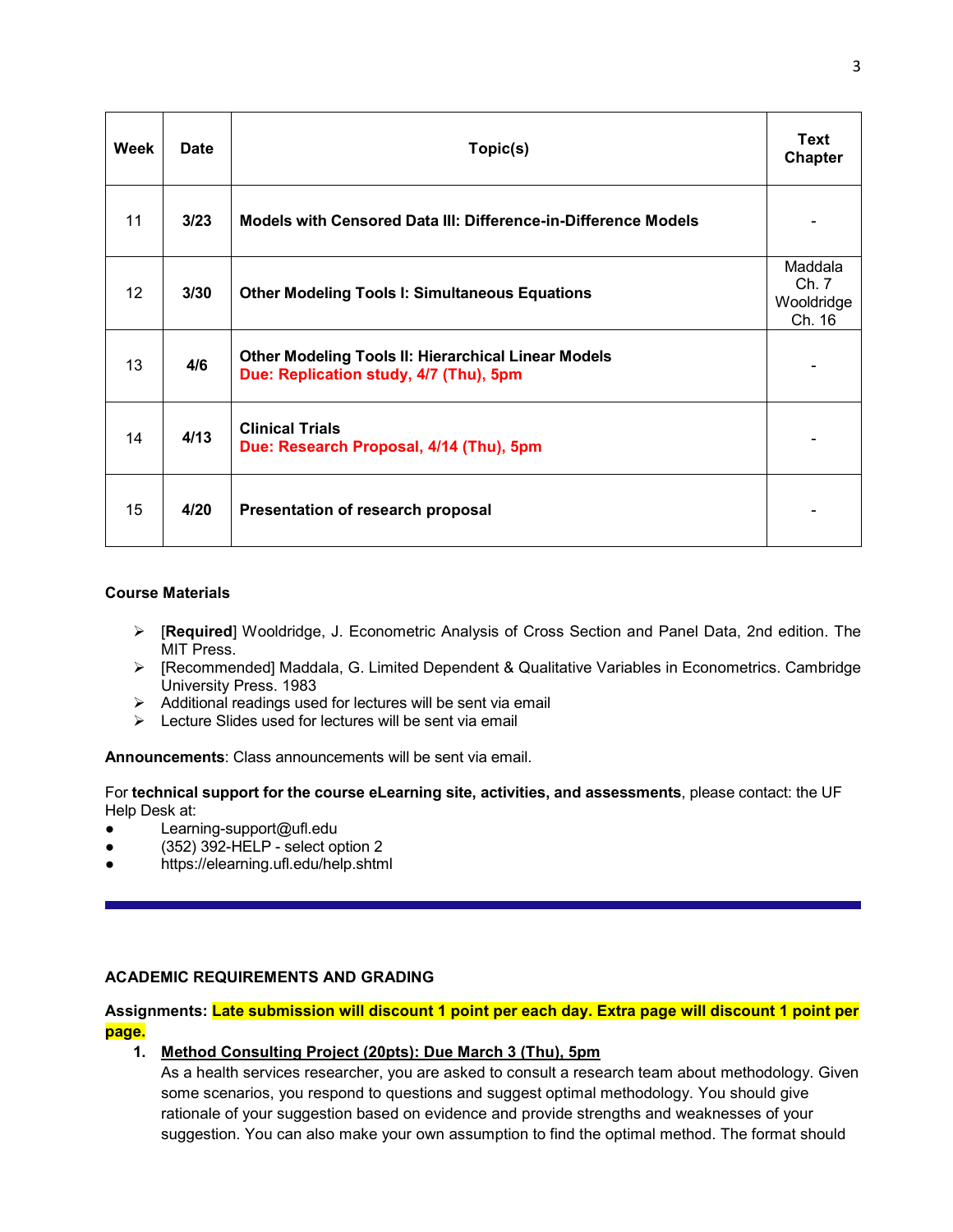follow the AMA style. The scenario will be given by Feb 23 (Wed).

Rubric

- a. Suggest methods with rationale (15pts): Methods or answers are clearly described and appropriate for the research/topic. Rationale is clearly addressed.
- b. Address strengths and weakness (5 pts): Strengths and weaknesses are addressed clearly.
- c. Submit the document to Canvas Assignment "Method Consulting" tab.

## 2. **A Replication Study (30 pts): Due 4/7 (Thu), 5pm**

This assignment is designed to replicate existing study using health services methodologies. It allows students to understand the rationale of the methodology and conduct the research independently. Select a study using one of health services research methods with national database. The study should be approved by an instructor before starting the replication (**Due: 3/30 (Wed) before class time**). Following by method section, generate reliable findings. The final paper includes original findings and replicated findings. In addition, write strengths and weakness of the methodology. Lastly, suggest alternative methods to improve the study. The paper should be maximum 3 pages excluding tables, figures and references. The format should follow the AMA style.

Rubric

- i. Replicated results (10 pts): Replicate methods successfully and interpret results appropriately. . Have to present all tables and figures that are presented in the original study. Screenshots of outputs from the program are not acceptable.
- ii. Strengths and weakness (10 pts): Strengths and weaknesses are addressed clearly. It has to be critiques with respect to methodology. Sampling frame, dataset feature or anything regarding the sampling and variable choices are not acceptable.
- iii. Suggest alternative methods (10 pts): Alternative method is clearly described and appropriate for the research/topic.
- iv. Submit the document to Canvas Assignment "A Replication Study" tab.

### 3. **Research Manuscript (35 pts):**

- a. **Research question: 1/27 (Thu), 5pm**
- b. **Model diagram: 2/17 (Thu), 5pm**
- c. **Proposal: 4/14 (Thu), 5pm**
- d. **Presentation: 4/20 (Wed), in the class time.**

Students will write a research manuscript based upon their own research interest. It should consist of three sections, 1) introduction, 2) methods and 3) results. The paper should be written in AMA style. The paper should be maximum 7 pages excluding tables, figures and references. The presentation will take place on 4/20 in the class time. Powerpoint is required. It is maximum 20 minutes. Q&A will be given after presentation for 15 minutes.

Rubric

- e. Introduction (5pts): background should be concise and clearly. Research question and hypothesis should be clearly described.
- f. Methods (10 pts): describe methods including study design, sampling design, sampling flow and statistical methods clearly. Also need justification of methodology.
- g. Results (10 pts): present descriptive and advanced analysis findings and interpret findings clearly.
- h. Presentation and defense (10 pts): present the research proposal clearly with logical flow of information and respond to peers' questions professionally.
- i. It is a cumulative. However, the proposal and the presentation will be assessed only. Research question submission and model diagram will be used for feedback.
- j. Submit the proposal only to Canvas Assignment "Research Proposal" tab.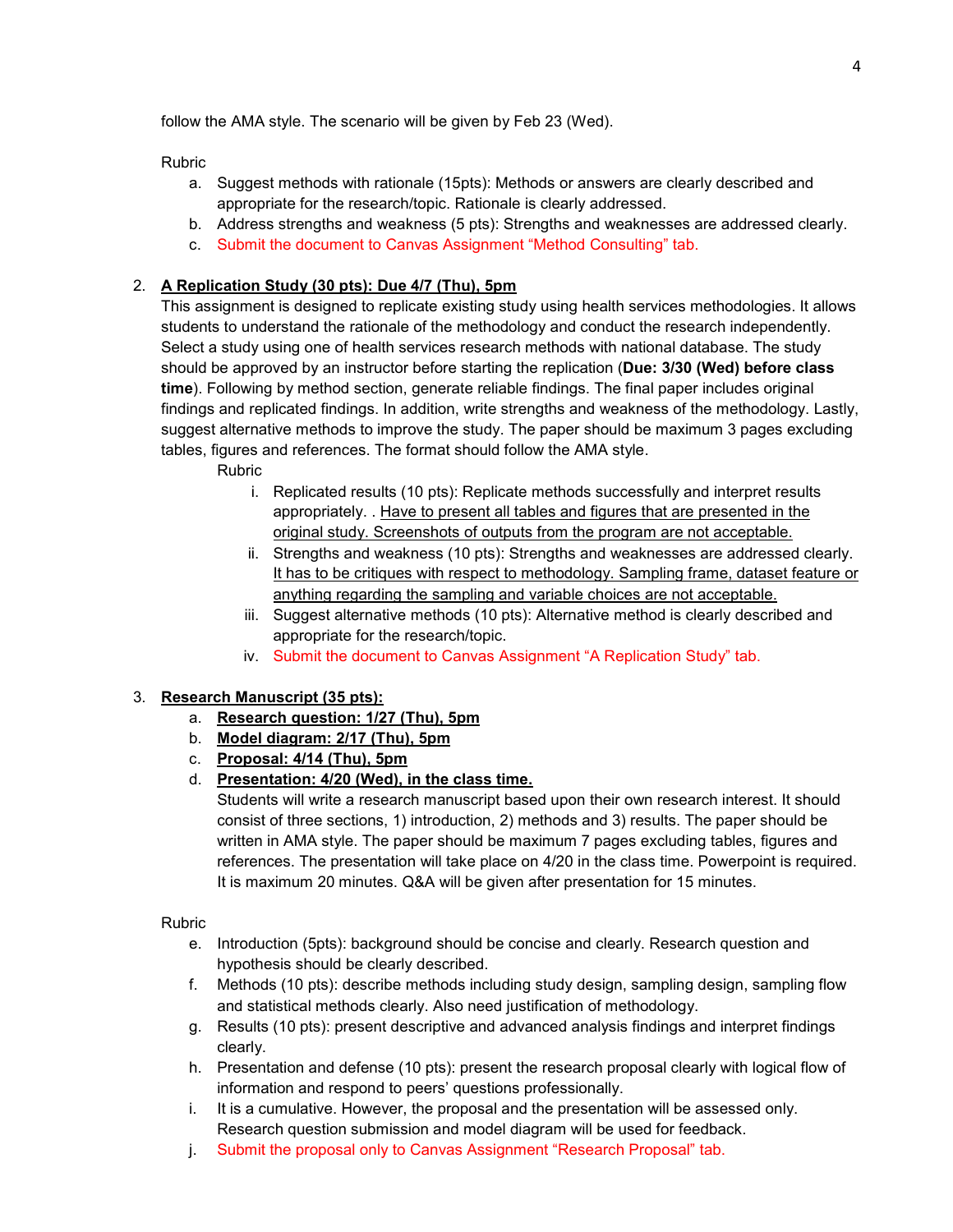#### **Participation (10 pts)**

Students are required to participate to the study actively. Must respond to at least two questions given by the instructor in every class.

#### **Attendance (5 pts)**

Students are required to attend all classes. See attendance policy.

#### **Grading**

Final grades will reflect your performance in these areas:

| <b>Requirement</b> |                                                                                                                                                                                                | <b>Points</b> |
|--------------------|------------------------------------------------------------------------------------------------------------------------------------------------------------------------------------------------|---------------|
| Assignments        | Method Consulting: 3/3 (Thu), 5pm                                                                                                                                                              |               |
|                    | A Replication Study: 4/7 (Thu), 5pm<br>Study approval due: 3/30 (Wed) before the<br>class.                                                                                                     | 30            |
|                    | Research Manuscript: 4/14 (Thu), 5pm<br>Research question: 1/27 (Thu), 5pm<br>Model diagram: 2/17 (Thu), 5pm<br>٠<br>Proposal: 4/14 (Thu), 5pm<br>Presentation: 4/20 (Wed), in the class time. | 35            |
| Participation      |                                                                                                                                                                                                | 10            |
| Attendance         |                                                                                                                                                                                                | 5             |
| Total points       |                                                                                                                                                                                                | 100           |

Point system used (i.e., how do course points translate into letter grades):

| Percentage | Letter |
|------------|--------|
| Earned     | Grade  |
| 93-100     | A      |
| 90-92      | А-     |
| 87-89      | B+     |
| 83-86      | в      |
| 80-82      | в-     |
| 77-79      | C+     |
| 73-76      | C      |
| 70-72      | C-     |
| 67-69      | D+     |
| 63-66      | D      |
| 60-62      | D-     |
| Below 60   | F      |

There will be no rounding up for grade increments, for example a 92.99 is an A-. Please be aware that a C- is not an acceptable grade for graduate students. The GPA for graduate students must be 3.0. in all 5000 level courses and above to graduate. A grade of C counts toward a graduate degree only if a sufficient number of credits in courses numbered 5000 or higher have been earned with a B+ or higher.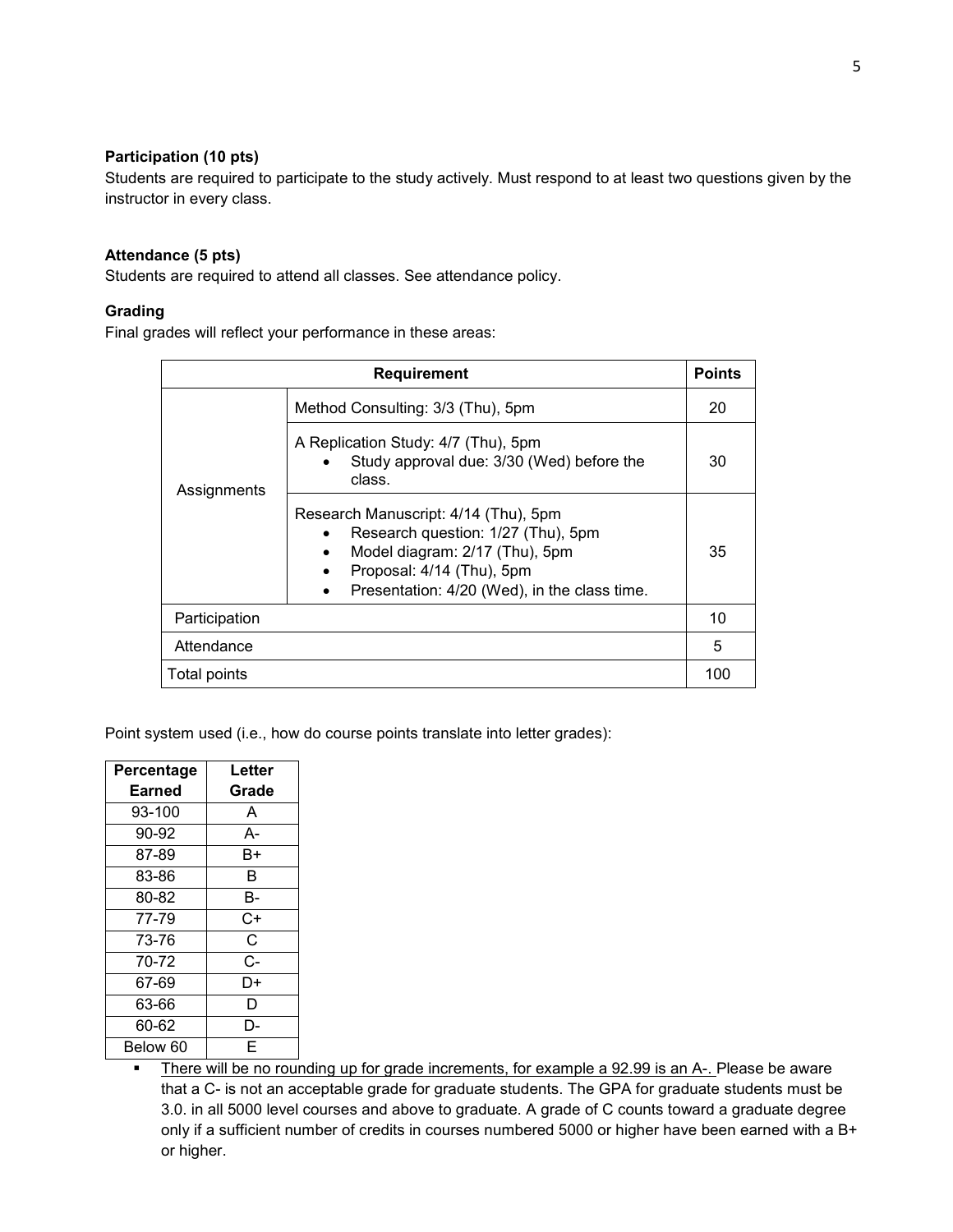| Letter                | Grade  |
|-----------------------|--------|
| Grade                 | Points |
| A                     | 4.0    |
| A-                    | 3.67   |
| B+                    | 3.33   |
| B                     | 3.0    |
| В-                    | 2.67   |
| C+                    | 2.33   |
| $\overline{\text{c}}$ | 2.0    |
| $\overline{C}$ -      | 1.67   |
| D+                    | 1.33   |
| D                     | 1.0    |
| D-                    | 0.67   |
| E                     | 0.0    |
| WF                    | 0.0    |
|                       | 0.0    |
| ΝG                    | 0.0    |
| S-U                   | 0.0    |

More information on UF grading policy may be found at: <http://gradcatalog.ufl.edu/content.php?catoid=10&navoid=2020#grades>

#### **Exam Policy**

#### **Policy Related to Make up Exams or Other Work**

Please note: Any requests for make-ups due to technical issues MUST be accompanied by the UF Computing help desk [\(http://helpdesk.ufl.edu/\)](http://helpdesk.ufl.edu/) correspondence. You MUST e-mail a instructor within 24 hours of the technical difficulty if you wish to request a make-up.

Only in extreme circumstances will the instructor accept late assignments. If you anticipate turning an assignment in late, please discuss with the instructor or teaching assistant beforehand. It is your responsibility to check that the correct assignment has been submitted to Canvas on time. Always review your submission after turning it in. The penalty for late submission is a reduction by 1 point per day of the grade of each assignment.

#### **Policy Related to Required Class Attendance**

Excused absences must be consistent with university policies in the Graduate Catalog (http://gradcatalog.ufl.edu/content.php?catoid=10&navoid=2020#attendance) and require appropriate documentation. Additional information can be found here:

https://catalog.ufl.edu/ugrad/current/regulations/info/attendance.aspx

#### **Policy Related to Guests Attending Class:**

Only registered students are permitted to attend class. However, we recognize that students who are caretakers may face occasional unexpected challenges creating attendance barriers. Therefore, by exception, a department chair or his or her designee (e.g., instructors) may grant a student permission to bring a guest(s) for a total of two class sessions per semester. This is two sessions total across all courses. No further extensions will be granted. Please note that guests are not permitted to attend either cadaver or wet labs. Students are responsible for course material regardless of attendance. For additional information, please review the Classroom Guests of Students policy in its entirety. Link to full policy: http://facstaff.phhp.ufl.edu/services/resourceguide/getstarted.htm

**Face-to-Face Presentation Guideline:** We will have face-to-face instructional sessions to accomplish the student learning objectives of this course. In response to COVID-19, the following policies and requirements are in place to maintain your learning environment and to enhance the safety of our in-classroom interactions.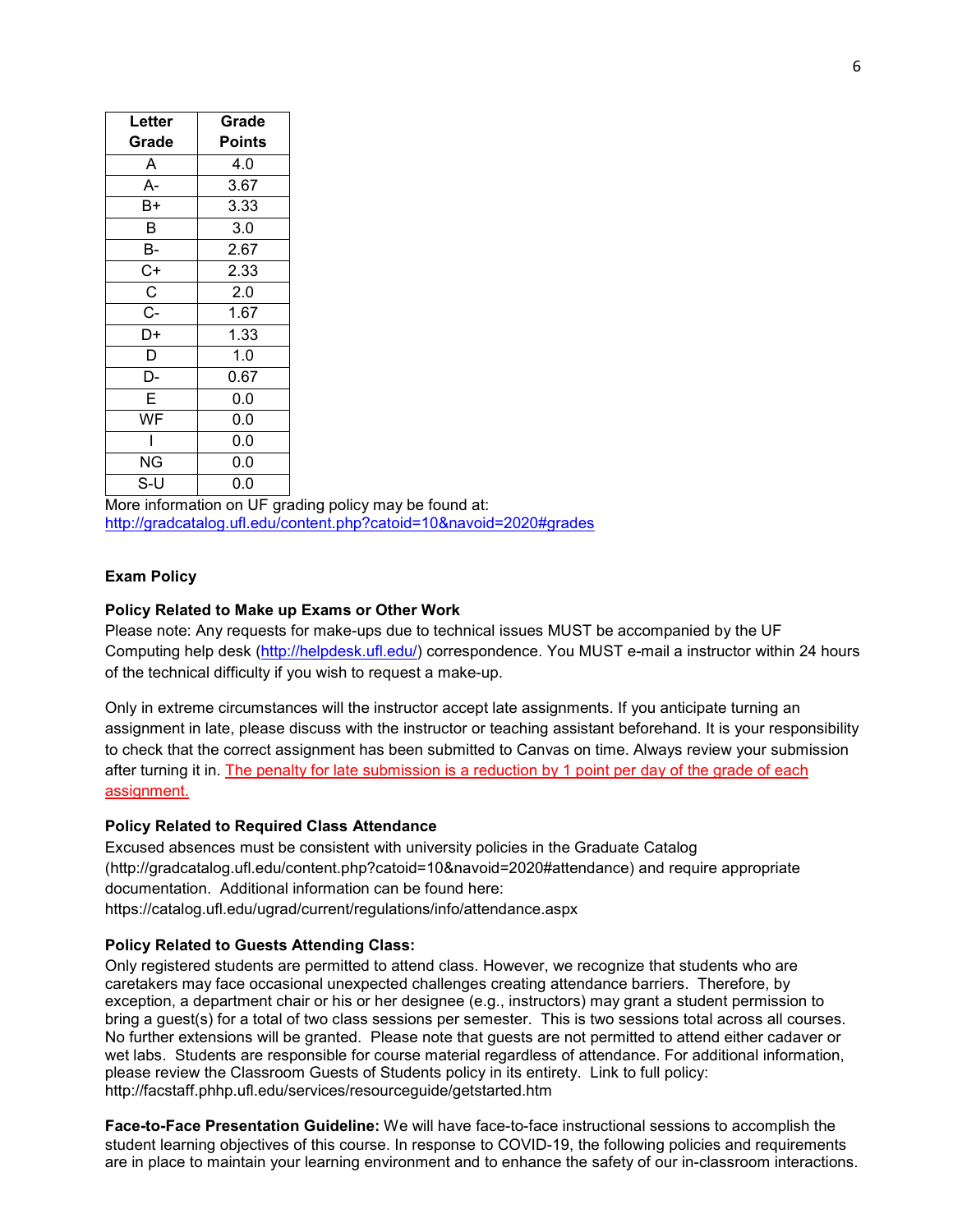- **You are required to wear approved face coverings at all times during class and within buildings.** Following and enforcing these policies and requirements are all of our responsibility. Failure to do so will lead to a report to the Office of Student Conduct and Conflict Resolution.
- This course has been assigned a physical classroom with enough capacity to maintain physical distancing (6 feet between individuals) requirements. Please utilize designated seats and maintain appropriate spacing between students. Please do not move desks or stations.
- Sanitizing supplies are available in the classroom if you wish to wipe down your desks prior to sitting down and at the end of the class.
- Follow your instructor's guidance on how to enter and exit the classroom. Practice physical distancing to the extent possible when entering and exiting the classroom.
- If you are experiencing COVID-19 symptoms [\(https://www.cdc.gov/coronavirus/2019-ncov/symptoms](https://urldefense.proofpoint.com/v2/url?u=https-3A__www.cdc.gov_coronavirus_2019-2Dncov_symptoms-2Dtesting_symptoms.html&d=DwMFaQ&c=sJ6xIWYx-zLMB3EPkvcnVg&r=9L1NHFBx5ago1nzAxjS0tw&m=IctBb63lzUZHUDGk_Fpm-kddq2CJs71sPMTsGPK-dHU&s=iTk8YjOcmX_Uh5gSzdoYYJGyEMuu-23a3SqsCL1SuT4&e=)[testing/symptoms.html\)](https://urldefense.proofpoint.com/v2/url?u=https-3A__www.cdc.gov_coronavirus_2019-2Dncov_symptoms-2Dtesting_symptoms.html&d=DwMFaQ&c=sJ6xIWYx-zLMB3EPkvcnVg&r=9L1NHFBx5ago1nzAxjS0tw&m=IctBb63lzUZHUDGk_Fpm-kddq2CJs71sPMTsGPK-dHU&s=iTk8YjOcmX_Uh5gSzdoYYJGyEMuu-23a3SqsCL1SuT4&e=), please use the UF Health screening system [\(https://coronavirus.ufhealth.org/screen-test-protect/covid-19-exposure-and-symptoms-who-do-i-call](https://coronavirus.ufhealth.org/screen-test-protect/covid-19-exposure-and-symptoms-who-do-i-call-if/)[if/\)](https://coronavirus.ufhealth.org/screen-test-protect/covid-19-exposure-and-symptoms-who-do-i-call-if/) and follow the instructions on whether you are able to attend class.
	- $\circ$  Course materials will be provided to you with an excused absence, and you will be given a reasonable amount of time to make up work [\(https://catalog.ufl.edu/UGRD/academic](https://catalog.ufl.edu/UGRD/academic-regulations/attendance-policies/)[regulations/attendance-policies/\)](https://catalog.ufl.edu/UGRD/academic-regulations/attendance-policies/).

#### **Professionalism Course Requirement language**

Since "Professionalism" is a hallmark of patient and population care, and central to the mission of the College of Public Health and Health Professions, it will be assessed in this course. Student demeanor and observable behavior are central components to assessing one's professionalism and will therefore need to be observed and occasionally recorded within this class. To facilitate a proper evaluation of professionalism in online sessions, Zoom synchronous sessions may be audio-visually recorded and students will be asked to keep their cameras on during class. Failure to turn on the camera could result in the student not receiving a professionalism score.

#### **STUDENT EXPECTATIONS, ROLES, AND OPPORTUNITIES FOR INPUT**

#### **Expectations Regarding Course Behavior**

You are expected to maintain a civil tone and respect the opinions of other persons. While commenting on others' posts is encouraged, aggressive or patronizing tone and language are unacceptable and may result in the loss of your posting and discussion privileges.

#### **Netiquette Guideline**

Please read the 'Netiquette Guideline' on Announcement carefully.

#### **Communication Guideline**

Preferred communication is via direct UFL email. Response within 24 hours to emails received on weekdays (M-F) and 48 hours to emails received over the weekend. Response via Canvas Message may be delayed.

#### **Academic Integrity**

Students are expected to act in accordance with the University of Florida policy on academic integrity. As a student at the University of Florida, you have committed yourself to uphold the Honor Code, which includes the following pledge:

### **"We, the members of the University of Florida community, pledge to hold ourselves and our peers to the highest standards of honesty and integrity**.**"**

You are expected to exhibit behavior consistent with this commitment to the UF academic community, and on all work submitted for credit at the University of Florida, the following pledge is either required or implied:

#### **"On my honor, I have neither given nor received unauthorized aid in doing this assignment."**

It is your individual responsibility to know and comply with all university policies and procedures regarding academic integrity and the Student Honor Code. Violations of the Honor Code at the University of Florida will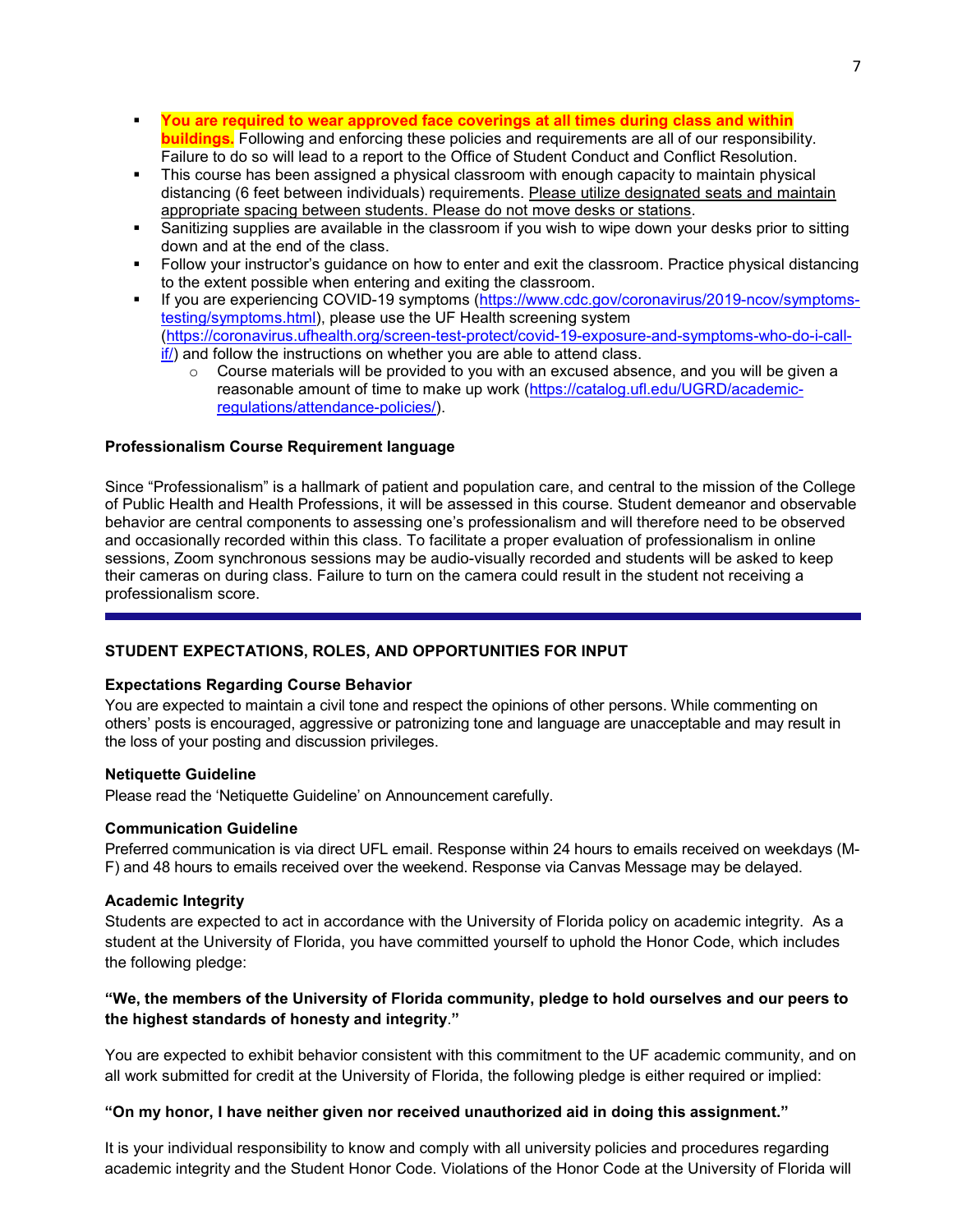not be tolerated. Violations will be reported to the Dean of Students Office for consideration of disciplinary action. For additional information regarding Academic Integrity, please see Student Conduct and Honor Code or the Graduate Student Website for additional details:

#### <https://www.dso.ufl.edu/sccr/process/student-conduct-honor-code/>

#### <http://gradschool.ufl.edu/students/introduction.html>

### **Please remember cheating, lying, misrepresentation, or plagiarism in any form is unacceptable and inexcusable behavior.**

#### **Online Faculty Course Evaluation Process**

Students are expected to provide professional and respectful feedback on the quality of instruction in this course by completing course evaluations online via GatorEvals. Guidance on how to give feedback in a professional and respectful manner is available at https://gatorevals.aa.ufl.edu/students/. Students will be notified when the evaluation period opens and can complete evaluations through the email they receive from GatorEvals, in their Canvas course menu under GatorEvals, or via https://ufl.bluera.com/ufl/. Summaries of course evaluation results are available to students at https://gatorevals.aa.ufl.edu/public-results/.

# **SUPPORT SERVICES**

#### **Accommodations for Students with Disabilities**

If you require classroom accommodation because of a disability, it is strongly recommended you register with the Dean of Students Office [http://www.dso.ufl.edu](http://www.dso.ufl.edu/) within the first week of class or as soon as you believe you might be eligible for accommodations. The Dean of Students Office will provide documentation of accommodations to you, which you must then give to me as the instructor of the course to receive accommodations. Please do this as soon as possible after you receive the letter. Students with disabilities should follow this procedure as early as possible in the semester. The College is committed to providing reasonable accommodations to assist students in their coursework.

#### **Counseling and Student Health**

Students sometimes experience stress from academic expectations and/or personal and interpersonal issues that may interfere with their academic performance. If you find yourself facing issues that have the potential to or are already negatively affecting your coursework, you are encouraged to talk with an instructor and/or seek help through University resources available to you.

The Counseling and Wellness Center 352-392-1575 offers a variety of support services such as psychological assessment and intervention and assistance for math and test anxiety. Visit their web site for more information: [http://www.counseling.ufl.edu.](http://www.counseling.ufl.edu/) On line and in person assistance is available.

You Matter We Care website: [http://www.umatter.ufl.edu/.](http://www.umatter.ufl.edu/) If you are feeling overwhelmed or stressed, you can reach out for help through the You Matter We Care website, which is staffed by Dean of Students and Counseling Center personnel.

The Student Health Care Center at Shands is a satellite clinic of the main Student Health Care Center located on Fletcher Drive on campus. Student Health at Shands offers a variety of clinical services. The clinic is located on the second floor of the Dental Tower in the Health Science Center. For more information, contact the clinic at 392-0627 or check out the web site at: <https://shcc.ufl.edu/>

Crisis intervention is always available 24/7 from:

Alachua County Crisis Center: (352) 264-6789 <http://www.alachuacounty.us/DEPTS/CSS/CRISISCENTER/Pages/CrisisCenter.aspx>